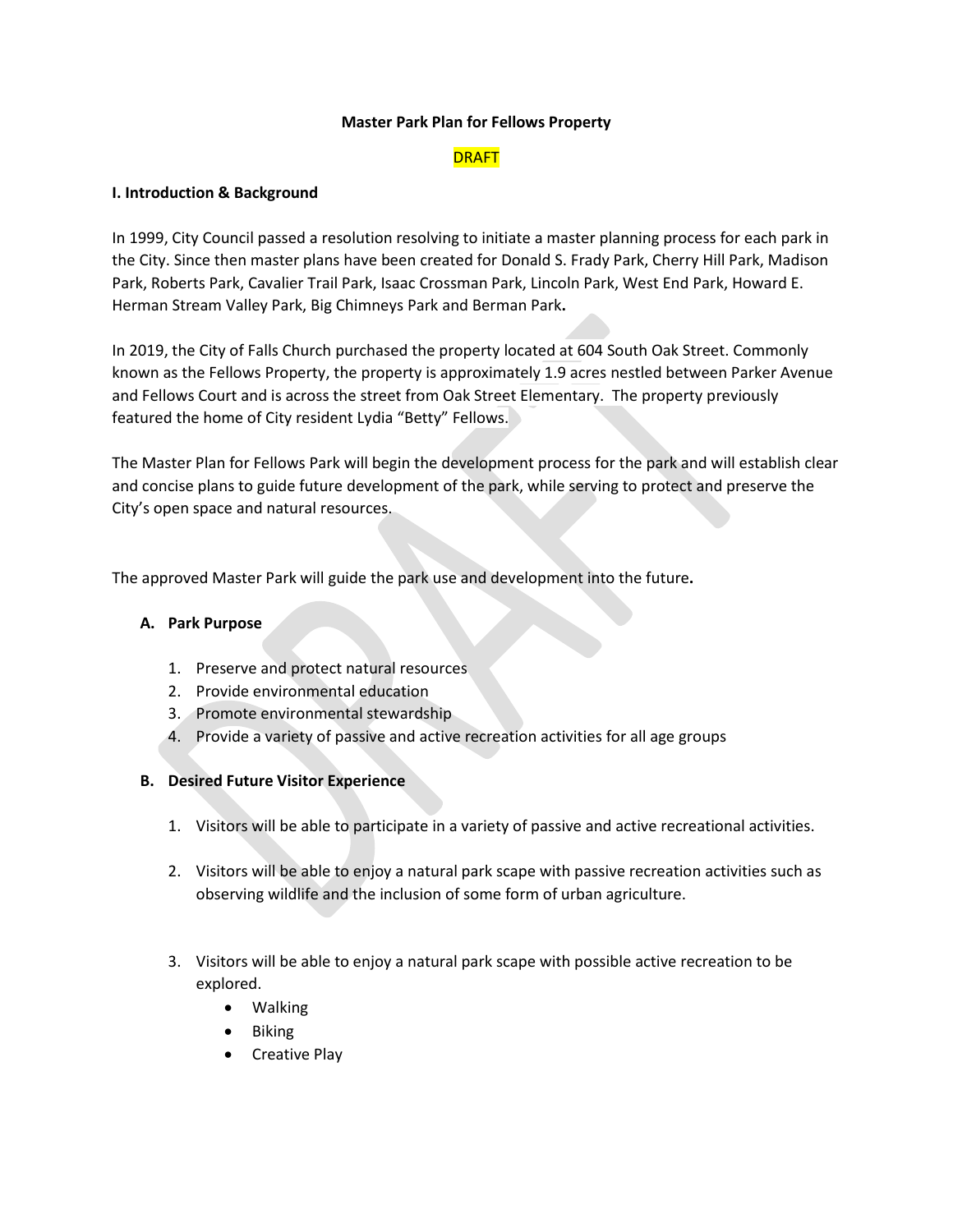- 4. Through the utilization of an outdoor educational venue and/or interpretative information, visitors will be able to learn more about environmental issues such as resource protection.
- 5. Visitors will be able to learn more about the history, importance and uses of present natural resources to the Indigenous people and early settlers of the City.
	- Se[e Fellows Property Master Plan Draft -](https://www.fallschurchva.gov/DocumentCenter/View/15472/Fellows-Property-Master-Plan-Draft---Comment-Matrix) Comment Matrix Category: Section B -Desired Future Visitor Experience (#5) [Page 1]

# **C. Park Themes**

- 1. Community Park
- 2. Interpretive Park
- 3. Natural Resource Area

# **D. Property Description**

As previously noted, the Fellows Property is a 1.9 acre parcel of land along South Oak Street, between Parker Avenue and Fellows Court, directly across the street from Oak Street Elementary. Structures on the property were removed in Spring of 2020. The 1.9 acre parcel is largely undeveloped with the exception of the original foundation of the Fellows home, original well and an existing storm water structure toward the back of the property. Preservation of the existing well with the intent to repurpose well water for urban agriculture or other uses. The rich variety of perennial plantings, shrubs, under-story trees and canopy trees ensure visual interest and color throughout the changing seasons. A good portion of the property is open and grass covered but there are a considerable number trees, brush, and shrubs on the property. Four exceptional mature trees on the property are designated as City Specimen Trees and are labeled. The property is also a wildlife habitat. Public access to the park is currently available from South Oak Street.

## **E. Park Designation**

This plan describes the current resources in the park, and makes recommendations for the preservation and future development of the park. Fellows Property serves as a Neighborhood Park because of its natural beauty and the ability to enjoy a peaceful contemplative walk on the natural trail. Neighborhood Parks serve residents from the entire City. Natural Resource Areas are designated in order to conserve, protect and provide public use and enjoyment of an area rich in natural resources.

## **II. Description of the Conceptual Development Plan Elements**

**A. New Plan Elements** (This is an ongoing list of suggestions from the community. Please understand, not all items can be accommodated in the available space.)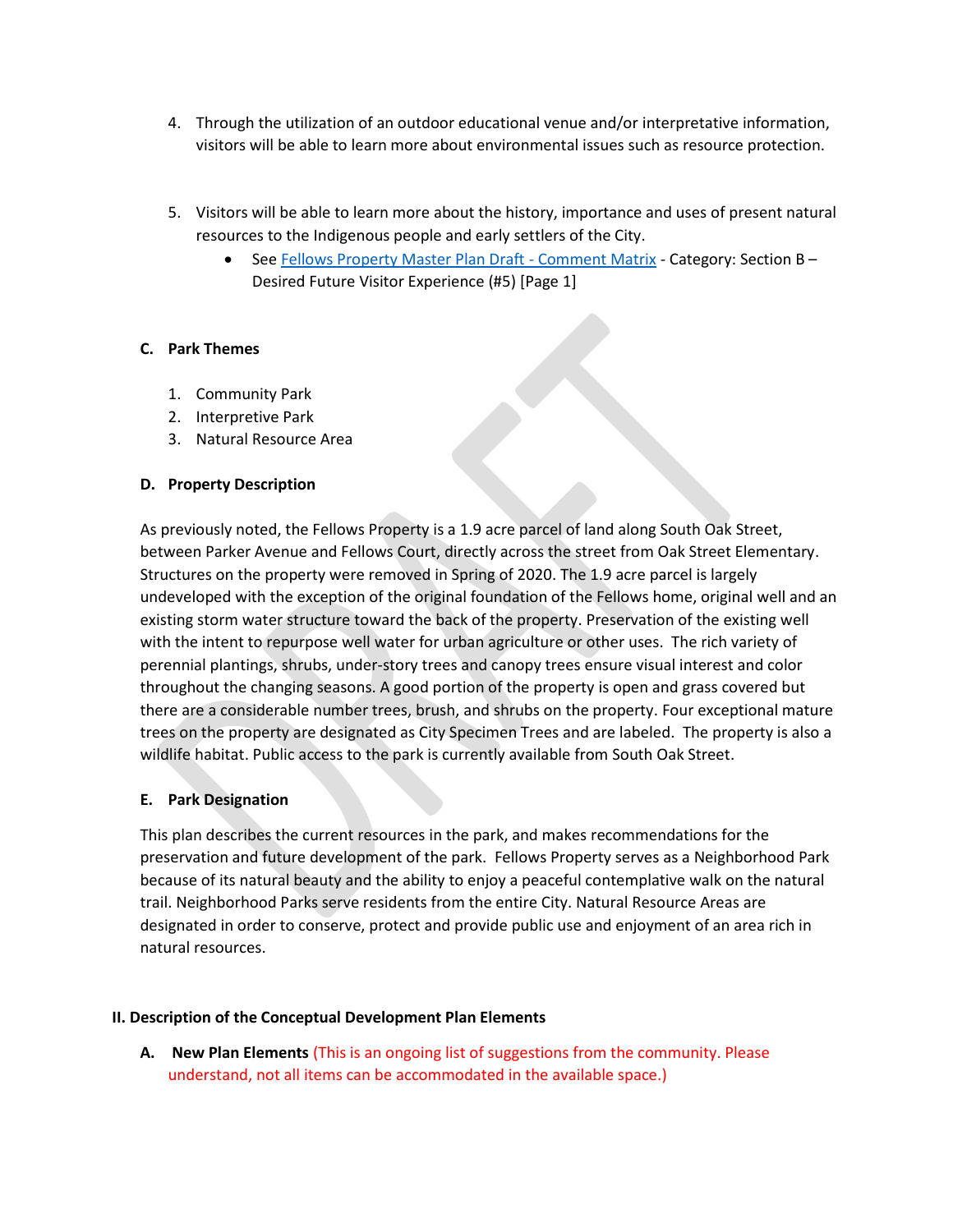### **1. Park Access**

Park access from South Oak Street is the preference from a majority of survey respondents. However access can still be included from Fellows Court and Parker Avenue.

### **2. Interpretative Signage**

The fact that the park is a Natural Resource Area and abundant with wildlife make it an excellent location for informal environmental education. Interpretive signs will be added to provide information about wildlife habitats, natural resources and the historical value these resources had to Indigenous people and early settlers of the City.

#### **3. Benches and Picnic Tables**

A few benches could be placed within the park for park users to sit and enjoy the contemplative nature of the park. Additional benches and tables suitable for picnicking, completing homework, or playing board games could also be included.

#### **4. Pathway(s)**

Pathway(s) to enable users to access desired locations within the park. Material to be used for pathways is still to be determined. Possible pathway options include:

- A. Pathway to enable access to areas within the park.
- B. Pathway to allow visitors to walk the full perimeter of the park.

## **5. Nature Trail**

A nature trail, kiosk and/or markers highlighting particular uses and historical value of natural resources that are native to our region.

## **6. Bike Path**

A bike path around the perimeter of the park to provide young riders an opportunity to develop biking skills.

#### **7. Urban Agriculture**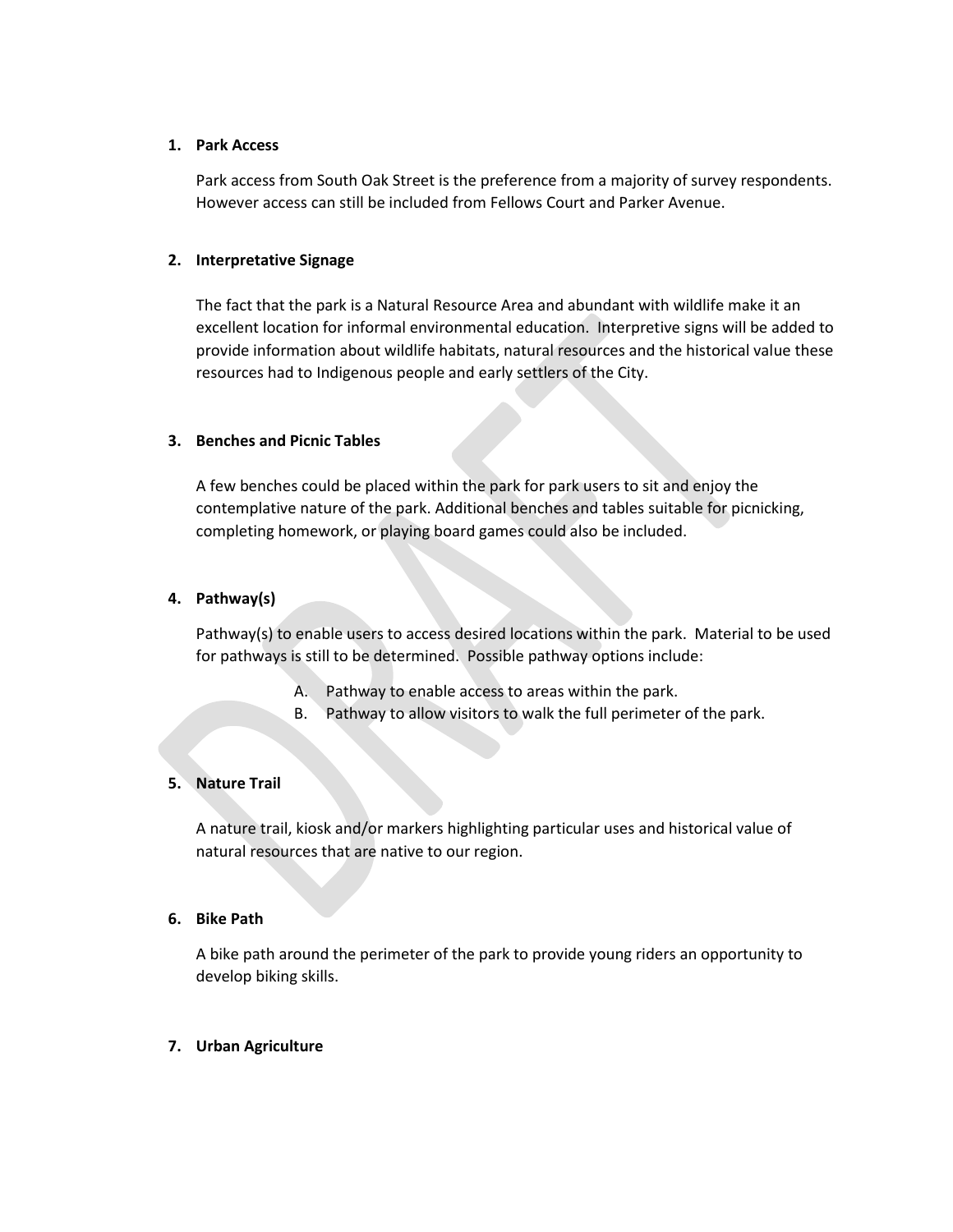Urban Agriculture comes in a variety of forms. One or more forms of urban agriculture could be included in the park. Possibilities include, but are not limited to:

- Fruit trees
- Community garden
- Planting of plants that attract pollinators
- Se[e Fellows Property Master Plan Draft -](https://www.fallschurchva.gov/DocumentCenter/View/15472/Fellows-Property-Master-Plan-Draft---Comment-Matrix) Comment Matrix Category: II -Description of the Conceptual Development Plan, A) New Elements – 7. Urban Agriculture [Page 5-7]

#### **8. Natural Play Area**

A natural playground without a traditional structure will provide children with the ability to explore and test their boundaries in a welcoming and safe space. Children will have access to a mud table, tires, lumber, pots, pans, buckets, boulders and logs. The inclusion of a natural play area will encourage children to develop an appreciation for the natural environment.

#### **9. Equity and Accessibility**

Parks are a free amenity in the community and can be enjoyed by all regardless of race, abilities, religion, sexual orientation or economic status. Any development or improvement to this property will be done so with the intention of being inclusive and implementing best ADA practices to ensure accessibility.

#### **10. Resource Education Area**

A small designated space to be used by Recreation & Parks Department and the City Schools to provide more formal environmental, wildlife and, natural resource education. If a resources education area is determined to be appropriate, it could be implemented in the master plan or added to Howard E. Herman Stream Valley Park.

#### **11. Lighting**

Lighting installed should meet Dark Sky standards to preserve the wild life habitat and limit light pollution. Possibility of increased lighting along the perimeter of the park to ensure the safety of patrons.

> • Se[e Fellows Property Master Plan Draft -](https://www.fallschurchva.gov/DocumentCenter/View/15472/Fellows-Property-Master-Plan-Draft---Comment-Matrix) Comment Matrix - Category: II -Description of the Conceptual Development Plan, A) New Elements – 11. Lighting [Page 8-9]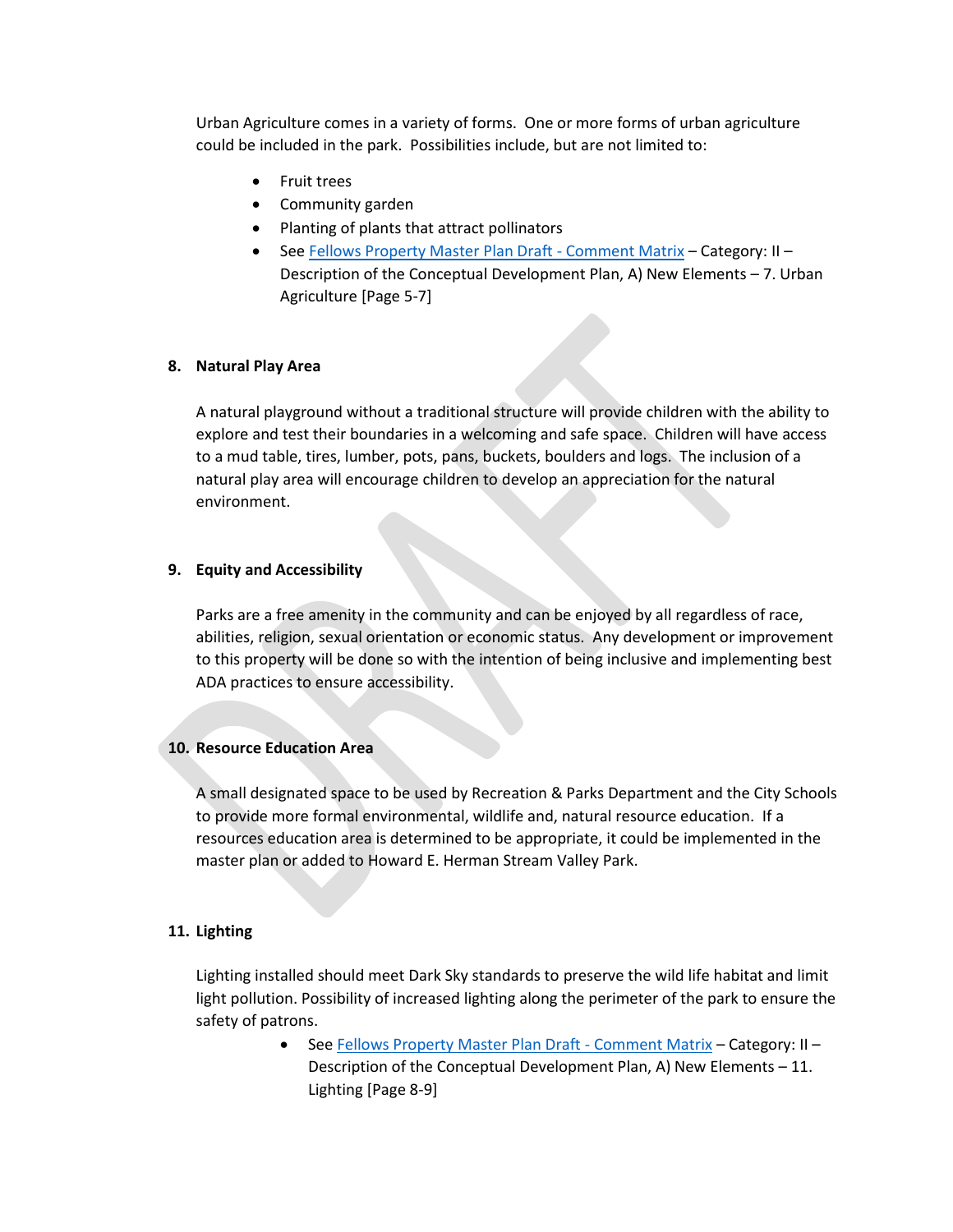### **12. Storm Water**

Mitigation of storm water by natural features. Potentially using low lying areas that collect storm water for this purpose.

> ● Se[e Fellows Property Master Plan Draft -](https://www.fallschurchva.gov/DocumentCenter/View/15472/Fellows-Property-Master-Plan-Draft---Comment-Matrix) Comment Matrix - Category: II -Description of the Conceptual Development Plan, A) New Elements – 12. Storm Water [Page 9-10]

#### **B. Enhancements**

#### **1. Trees**

A through survey of all existing trees on the property will be conducted. Addition or deletion of trees will be determined as needed. Native trees will be used in the park to replace trees as needed and to maintain the canopy which features trees at a variety of heights and in various stages of growth. Tree maintenance on the existing trees will be completed as needed and as money is allocated for such work. Trees and limbs that fall will generally be left in the park to provide habitat for wildlife. The City will always protect trees in accordance with the City's current greenspace maintenance plan.

## **2. Shrubs and Other Greenspace**

The City will always protect shrubs and greenspace in accordance with the City's current greenspace maintenance plan.

## **C. Open Space**

The City will conserve and maintain existing parks, open space and natural resources. This park and the open space in the park will be preserved.

## **D. Conclusion** (To be determined.)

Parks are vitally important to the community, users and the overall sustainability of the City of Falls Church. Preservation and conservation of Fellows Property is critically important to both the City and the region.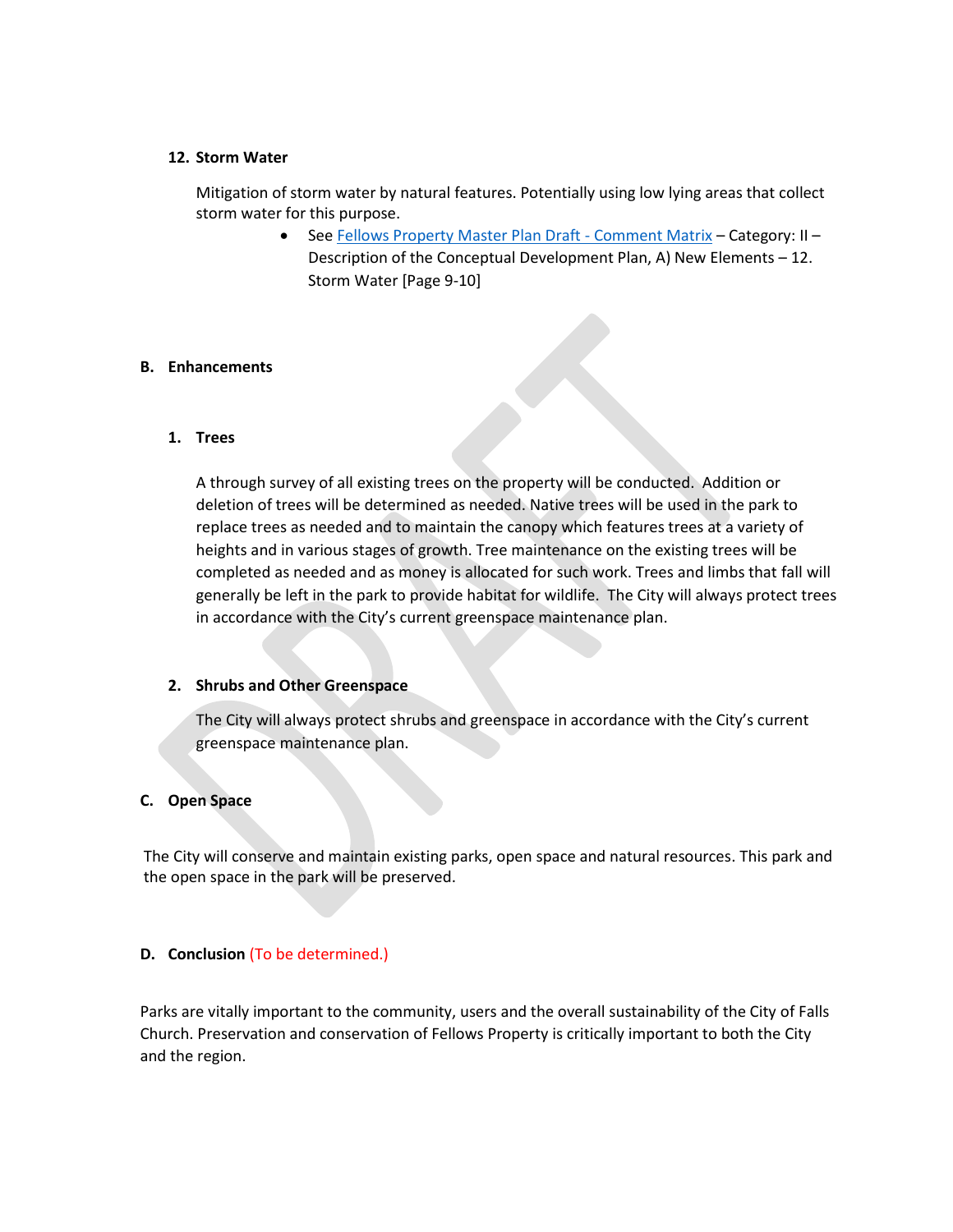The park provides the City a unique opportunity to establish a well-managed biological habitat that can be used…

An important piece of all master plans is to engage the public. Below are the steps that shaped the development of this Master Park Plan:

- Public input survey was conducted online in May of 2020. For the Fellows Property survey results, please click [here.](https://www.fallschurchva.gov/DocumentCenter/View/13094/Fellows-property-survey-results-6320?bidId=)
- Public Meeting was held in November 2020. For the video recording and meeting agenda, please click [here.](https://www.fallschurchva.gov/AgendaCenter/ViewFile/Minutes/_11042020-1664) For the meeting minutes, please click here.
- On January 6, 2021 Kim Haun, Arlington County's Urban Agriculture Coordinator, presented on Urban Agriculture practices during virtual meeting of the Advisory Board of Recreation and Parks. For the video recording and agenda, please click [here.](http://fallschurch-va.granicus.com/player/clip/1400?view_id=2&redirect=true) For the meeting minutes, please click [here.](https://www.fallschurchva.gov/AgendaCenter/ViewFile/Minutes/_01062021-1710)
- On March 3, 2021 Stacey Evers, founder of Grow a Row FC and Co-Chair of the Urban Agriculture Work Group of the Fairfax Food County Council presented jointly with Cory Suter, Co-Chair of Urban Agriculture Workgroup of Fairfax County Food Council during the virtual meeting of the Advisory Board of Recreation and Parks. Their presentation highlighting the accomplishments of the Fairfax County's Urban Agriculture Work Group. For the video recording and agenda, please click [here.](http://fallschurch-va.granicus.com/player/clip/1493?view_id=2&redirect=true) For the meeting minutes, please click [here.](https://www.fallschurchva.gov/DocumentCenter/View/14327/0321-meeting-minutes-draft)
- An onsite public meeting occurred on May 5, 2021. For the meeting agenda, please click [here.](https://www.fallschurchva.gov/AgendaCenter/ViewFile/Agenda/_05052021-1817) For the meeting minutes, please clic[k here.](https://www.fallschurchva.gov/AgendaCenter/ViewFile/Minutes/_05052021-1817)

Future steps include:

- December 1, 2021 Advisory Board of Recreation and Parks meeting to review Master Plan Draft. For calendar information, please click [here.](https://www.fallschurchva.gov/Calendar.aspx?EID=7184&month=12&year=2021&day=1&calType=0)
- January 2022 community input meeting to review Fellows Property Master Plan.
- Future…..
- Future…... Council formally adopts……

Some items have been removed since the development of the initial draft of the Fellows Park Master Plan. Items removed and additional items can always be added to this document. The following have been removed: